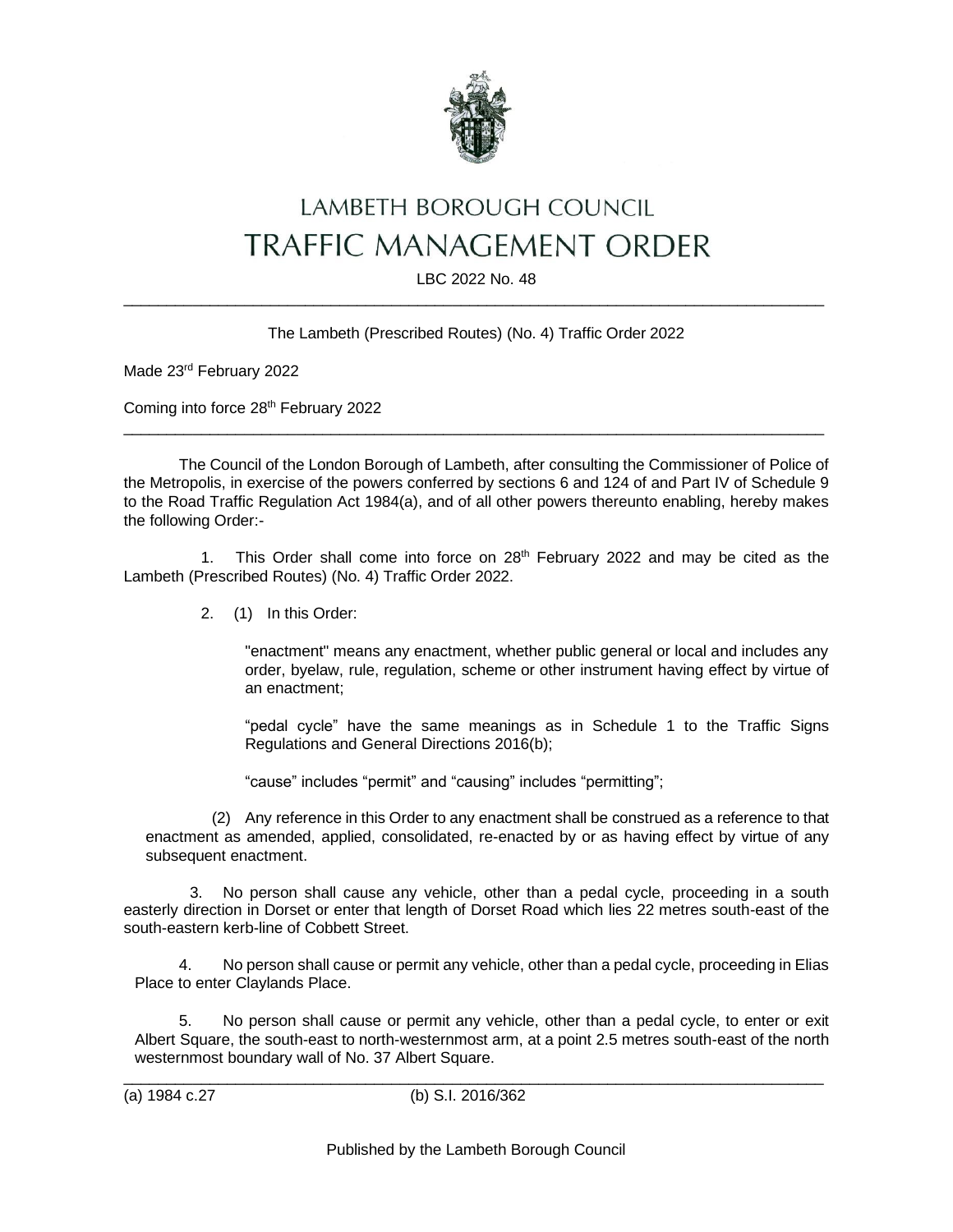6. No person shall cause or permit any vehicle, other than a pedal cycle, to enter or exit Dorset Road, at a point 5 metres north-west of the north-western kerb-line of Clapham Road.

7. No person shall cause or permit any vehicle, other than a pedal cycle, to enter or exit Fentiman Road, at a point 11 metres north-west of the north-western kerb-line of Clapham Road.

8. No person shall cause or permit any vehicle, other than a pedal cycle, to enter or exit Richmond Terrace, at a point 10 metres north-west of the north-western kerb-line of Clapham Road.

9. No person shall cause or permit any vehicle, other than a pedal cycle, to proceed in that length of Palfrey Place which lies between the south-western kerb-line of Richborne Terrace and the north-eastern kerb-line of Dorset Road in a direction other than north-east to south-west.

10. No person shall cause or permit any vehicle, other than a pedal cycle, to proceed in that length of Palfrey Place which lies between the south-western kerb-line of Claylands Road and its junction with Trigon Road and Fentiman Road in a direction other than north-east to south-west.

11. Subject to article 5 of this Order, no person shall cause or permit any vehicle to proceed in that length of Palfrey Place which lies between the south-western kerb-line of Fentiman Road and the north-eastern kerb-line of Richborne Terrace in a direction other than from south-west to north-east.

12. No person shall cause or permit any vehicle, other than a pedal cycle, proceeding in Dorsett Road to enter Palfrey Place.

13. No person shall cause or permit any vehicle, other than a pedal cycle, proceeding in Fentiman Road to enter Palfrey Place.

14. No person shall cause or permit any vehicle, other than a pedal cycle, proceeding in Trigon Road to enter Palfrey Place.

15. No person shall cause or permit any vehicle, other than a pedal cycle, to proceed in a north-westerly direction in Claylands Road to enter that length of Claylands Road which lies north-west of the south-eastern kerb-line of Palfrey Place.

16. No person shall No person shall cause or permit any vehicle, other than a pedal cycle, to proceed in a south-easterly direction in Claylands Road to enter that length of Claylands Road which lies south-east of the north-western kerb-line of Claylands Place.

17. No person shall cause or permit any vehicle, except pedal cycles, proceeding in Claylands Road to turn left into Palfrey Place.

18. Nothing in Article 4, 5 or 6 of this Order shall apply in relation to:-

- (a) any vehicle being used in the service of a local authority in pursuance of its statutory powers or other duties, provided that in all the circumstances it is reasonably necessary in the exercise of such powers or in the performance of such duties for that vehicle to enter a restricted road;
- (b) any vehicle being used in connection with the maintenance, improvement, reconstruction, cleansing or lighting of a restricted road, or the laying, erection, alteration or repair of any sewer thereunder or of any main, pipe or apparatus for the supply of gas, water or electricity or of any electronic communications network (within the meaning of the Communications Act 2003(a)) thereunder or thereon;